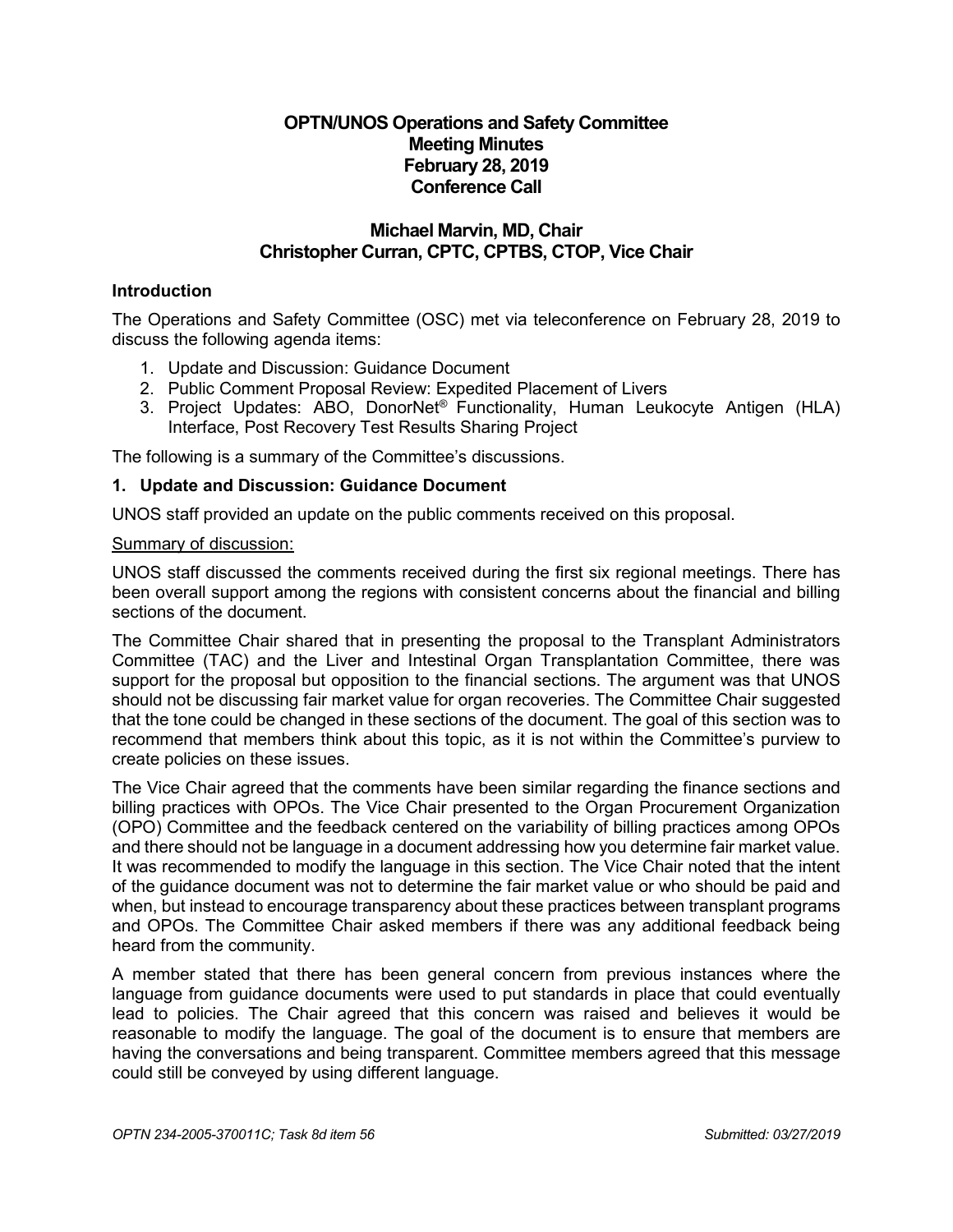The Vice Chair has begun drafting a general version of this section, which will be discussed during the in-person meeting in March. The Committee Chair stated that the key points should be that surgeons and OPOs are encouraged to discuss the options for what happens when surgeons are going out on their own behalf and when surgeons are going out on behalf of the OPO.

A member asked for information about how best to address the proposal and the concerns raised for the upcoming regional meetings. The Committee Chair replied by stating that the best approach is to start off the presentation with information about why the guidance document was taken off the consent agenda which was due to concerns about the finance and billing sections and let the audience know that these sections are being re-evaluated.

UNOS staff agreed to resend the regional meeting information to the regional representatives to help with preparation for the upcoming regional meetings. The Committee Vice Chair volunteered to help with the meeting prep and discussion points for members to include in their presentations for the regional meetings.

# Next Steps:

- The Vice Chair will redraft the finance and billing sections of the document which will be recirculated to members for feedback and discussed more thoroughly during the in-person meeting on March 28, 2019.
- UNOS staff will resend regional meeting information to the Committee regional representatives to help with preparation of their presentations. The Committee Vice Chair is available to help with regional meeting preparation.

# **2. Public Comment Proposal Review: Expedited Placement of Livers**

The Committee Vice Chair of the Organ Procurement Organization (OPO) Committee provided an overview of the committee's Expedited Placement of Livers to members.

# Summary of discussion:

The Vice Chair of the Organ Procurement Organization (OPO) Committee provided an overview of the expedited placement of livers proposal.

The OSC Vice Chair asked for clarification related to the language addressing the criteria for when OPOs can initiate expedited liver offers. He noted that there can be difficulty placing donation after cardiac death (DCD) donor livers. He asked if there was any discussion allowing DCD expedited liver offers within the hour of the expected withdrawal of support? In this case, it would allow transplant programs that are considering these DCD livers to have more time to prepare.

The Vice Chair also noted that the criteria in this proposal assumes that there was placement for a liver. It does not address the scenario where a liver hasn't been placed when the donor enters the operating room (OR). The Vice Chair suggested that language could be added stating that if there is not a primary program acceptance when the donor is entering the OR, expedited placement can be initiated. The OPO Committee Vice Chair stated that this was not previously discussed by the work group and that the recommendation will be taken back to the committee for further discussion.

The OSC Chair stated that there was concern about the 20 minute timeframe being proposed. The OPO Committee Vice Chair replied that there have been several recommendations to expand the timeframe from 20 minutes to 30 minutes. The OPO Committee has discussed this and are not opposed to such a change. The goal of the shorter time frame was to reiterate the urgency of this placement, but also making sure the practicality of keeping a team to recover the liver is foremost in the minds of the OPOs and transplant programs in the surgical suite. As the public commentary moves forward, the OPO Committee will evaluate and take all feedback into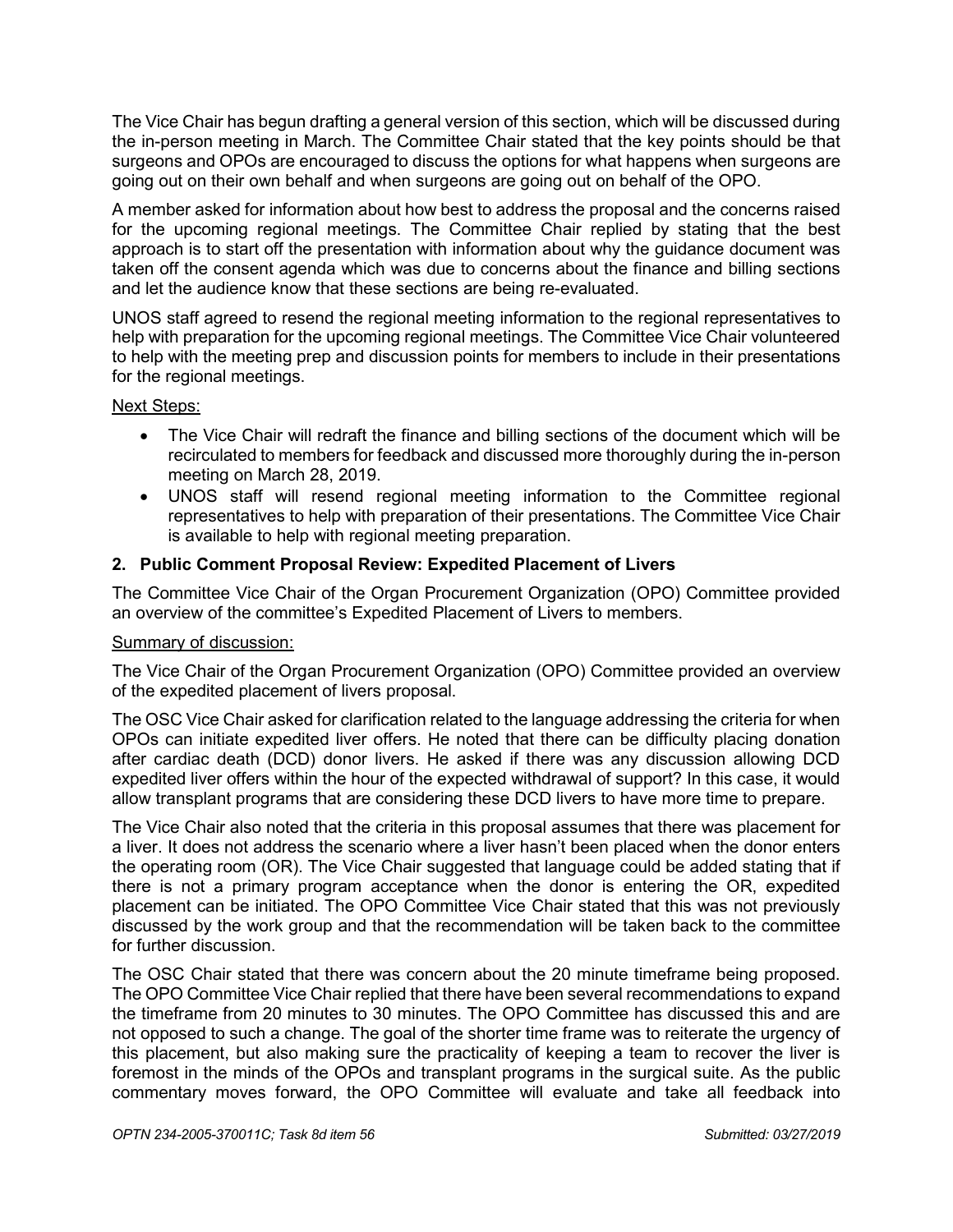consideration. It is possible the timeframe could be modified if there is strong consensus of changing the proposed 20 minute time frame to 30 minutes.

A member asked that if there is a primary with backups in place with provisional acceptances, where does this fall into the expedited placement process? If the backup declines, does it then go to expedited placement? UNOS staff clarified that the expedited placement process was not intended to interfere with the current back up offer process, but is instead intended to ensure that people are not bypassed on the match run. Two of the goals of this proposal are to provide transparency and equitable access to liver offers. The member asked for clarification that expedited placement is an option but that if there are backups in place, they can be used. Both UNOS staff and the OPO Vice Chair confirmed that this was correct. The OPO Vice Chair added that the traditional backups are still following the initial match run list.

The Vice Chair asked if the refusals from the initial list are carried over to the expedited placement list. UNOS staff clarified that while drafting the policy language, IT evaluated how the programming might work. It was decided that the offers will not go back to those transplant centers who have refused the offer on the original match run. The rationale was that if it was refused by a transplant hospital on the initial match run, it would most likely not be accepted on the expedited list.

The OSC Chair moved for a vote on this proposal.

# **Vote:**

- What is your opinion of the Expedited Placement of Livers proposal?
	- o **Vote: 6 Strongly Support, 4 Support, 1 Neutral/Abstain, 0 Opposed, 0 Strongly Opposed.**

# **3. Project Updates: ABO, DonorNet® Functionality, Human Leukocyte Antigen (HLA) Interface, Post Recovery Test Results Sharing Project**

#### Summary of Discussion:

UNOS staff and Committee Leadership provided members with an update on the Committee's current projects: ABO, DonorNet® Functionality, Human Leukocyte Antigen (HLA) Interface, and Post Recovery Test Results Sharing Project.

# ABO project:

The Vice Chair provided members with background information on recent ABO events. Upon the direction of UNOS leadership, the Committee was asked to develop a project to address ABO issues. A project plan was developed and submitted to the Policy Oversight Committee (POC) for review. The POC recommended that the project be re-evaluated by the Committee to determine what specifically needs to be addressed and what course of action is being proposed. The Vice Chair stated that the POC agreed with the Committee's plan to form a work group and hold a kickoff meeting with subject matter experts (SMEs) to gather more information and provide a clear plan and set of objectives for this project. UNOS staff agreed with this plan and noted that the POC's decision does not interfere with the timeline for this project. If the OSC decides to address this issue through education or communication, it would be exempt from POC approval. However, a guidance document or policy proposal would need to be brought back to the POC for approval. UNOS staff noted that the work group has been formed and will be meeting on March 7, 2019 to develop a course of action in addressing this issue.

# DonorNet® Functionality: